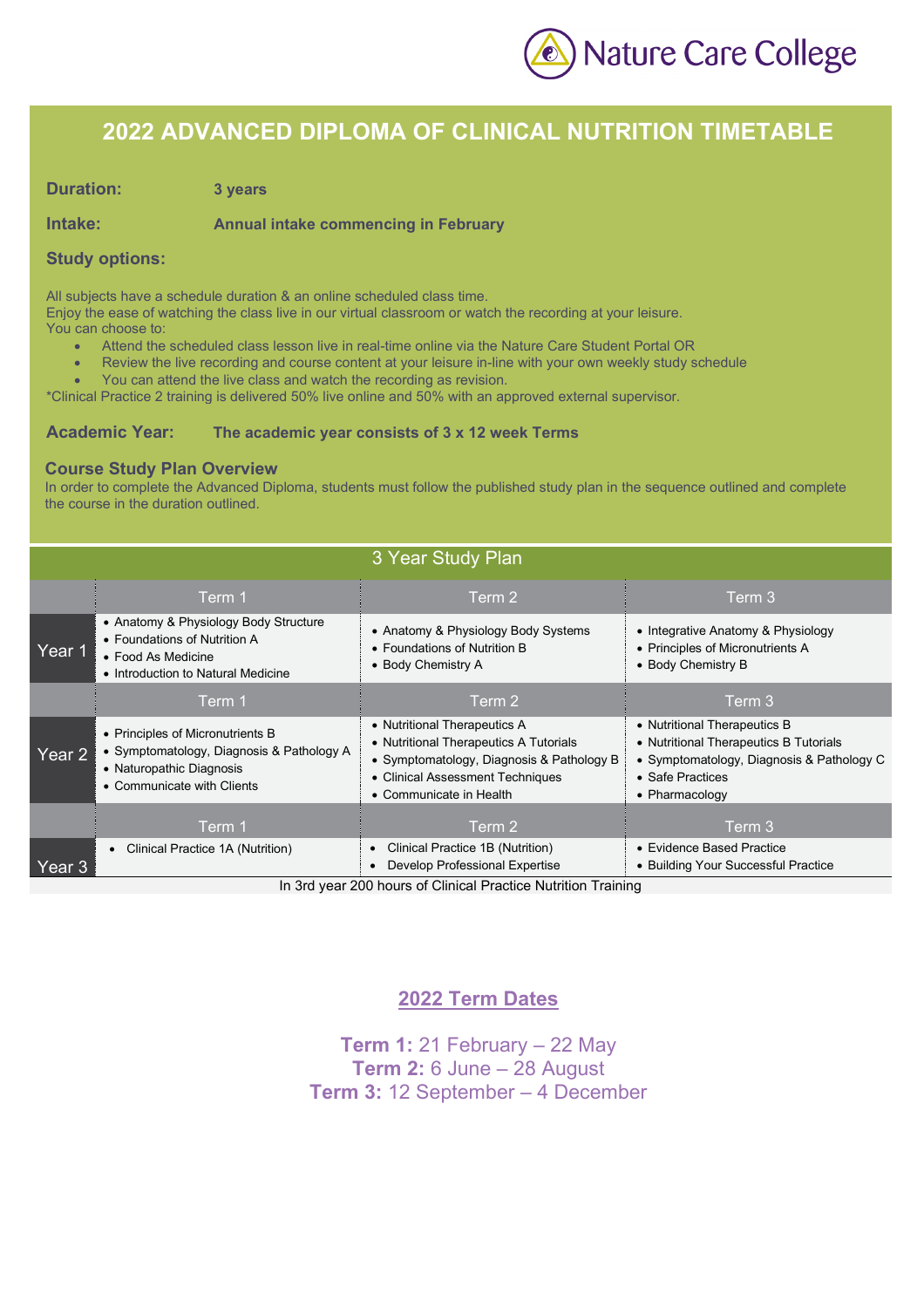

### **3 YEAR STUDY PLAN**

## **1st Year Timetable**

| <b>Term 1 = Four Subjects</b>                                                                  |                                              |                   |                      |                 |
|------------------------------------------------------------------------------------------------|----------------------------------------------|-------------------|----------------------|-----------------|
| <b>Subject Name</b>                                                                            | <b>Class schedule</b>                        | <b>Time</b>       | <b>Dates</b>         | <b>Duration</b> |
| <b>Food As Medicine</b><br>\$555 (Incl. GST)                                                   | Thursday Online Virtual<br>Classroom         | $6.30pm - 8.30pm$ | 10 Mar - 12 May      | 10 weeks        |
| <b>Foundations of Nutrition A</b><br>\$875 (Incl. GST)                                         | <b>Wednesday Online Virtual</b><br>Classroom | 12.00pm - 2.30pm  | 24 Feb - 12 May      | 12 weeks        |
| <b>Anatomy &amp; Physiology Body Structure</b><br>\$695 (Incl. GST)                            | Wednesday Online Virtual<br>Classroom        | $3.00pm - 5.00pm$ | 24 Feb - 12 May      | 12 weeks        |
| <b>Introduction to Natural Medicine</b><br>\$585 (Incl. GST)                                   | Thursday Online Virtual<br>Classroom         | $4.00pm - 6.00pm$ | $24$ Feb $-28$ April | 10 weeks        |
| Term 2 = Three Subjects                                                                        |                                              |                   |                      |                 |
| <b>Subject Name</b><br><b>Class schedule</b><br><b>Time</b><br><b>Dates</b><br><b>Duration</b> |                                              |                   |                      |                 |

| Subject Name                                                      | <b>Class schedule</b>                               | 1 ime              | Dates             | Duration |
|-------------------------------------------------------------------|-----------------------------------------------------|--------------------|-------------------|----------|
| <b>Foundations of Nutrition B</b><br>\$875 (Incl. GST)            | <b>Wednesday Online</b><br>Virtual Classroom        | 12.00pm - 2.30pm   | 8 Jun - 24 Aug    | 12 weeks |
| <b>Anatomy &amp; Physiology Body Systems</b><br>\$695 (Incl. GST) | <b>Wednesday Online</b><br><b>Virtual Classroom</b> | $3.00pm - 5.00pm$  | 8 Jun - 24 Aug    | 12 weeks |
| <b>Body Chemistry A</b><br>\$525 (Incl. GST)                      | Thursday Online Virtual<br>Classroom                | $12.30pm - 2.30pm$ | $9$ Jun $-$ 4 Aug | 9 weeks  |

| <b>Term <math>3 =</math> Three Subjects</b>                      |                                              |                    |                   |                 |
|------------------------------------------------------------------|----------------------------------------------|--------------------|-------------------|-----------------|
| <b>Subject Name</b>                                              | <b>Class schedule</b>                        | <b>Time</b>        | <b>Dates</b>      | <b>Duration</b> |
| <b>Principles of Micronutrients A</b><br>\$875 (Incl. GST)       | Wednesday Online<br>Virtual Classroom        | 12.00pm - 2.30pm   | 15 Sep - 1 Dec    | 12 weeks        |
| <b>Integrative Anatomy &amp; Physiology</b><br>\$695 (Incl. GST) | <b>Wednesday Online</b><br>Virtual Classroom | $3.00pm - 5.00pm$  | 15 Sep - 1 Dec    | 12 weeks        |
| <b>Body Chemistry B</b><br>\$525 (Incl. GST)                     | <b>Thursday Online Virtual</b><br>Classroom  | $12.30pm - 2.30pm$ | 16 Sep $-$ 11 Nov | 9 weeks         |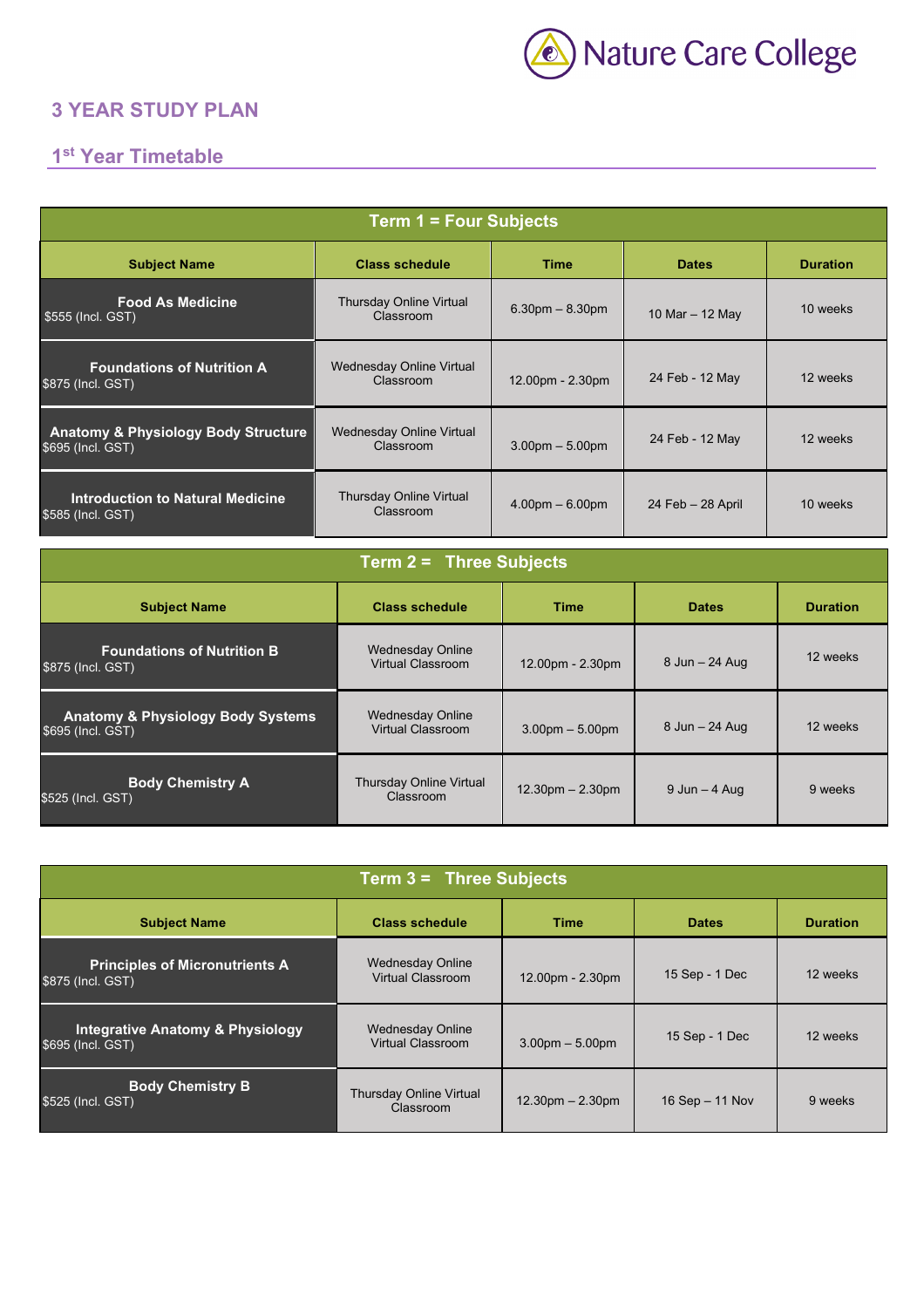#### **2nd Year Timetable**



| <b>Term 1 = Four Subjects</b>                                            |                                             |                       |                   |                 |
|--------------------------------------------------------------------------|---------------------------------------------|-----------------------|-------------------|-----------------|
| <b>Subject Name</b>                                                      | <b>Class schedule</b>                       | <b>Time</b>           | <b>Dates</b>      | <b>Duration</b> |
| <b>Principles of Micronutrients B</b><br>\$875 (Incl. GST)               | Wednesday Online Virtual<br>Classroom       | $9.00$ am $-11.30$ am | 23 Feb $-$ 11 May | 12 weeks        |
| <b>Communicate with Clients</b><br>\$395 (Incl. GST)                     | <b>Tuesday Online Virtual</b><br>Classroom  | $1.00pm - 3.00pm$     | 29 Mar - 10 May   | 7 weeks         |
| Symptomatology, Diagnosis and<br><b>Pathology A</b><br>\$700 (Incl. GST) | <b>Thursday Online Virtual</b><br>Classroom | $9.30$ am $-11.30$ am | 24 Feb $-12$ May  | 12 weeks        |
| <b>Naturopathic Diagnosis</b><br>\$720 (Incl. GST)                       | <b>Thursday Online Virtual</b><br>Classroom | $6.30pm - 8.30pm$     | 24 Feb $-12$ May  | 12 weeks        |

| <b>Term 2 = Five Subjects</b>                                                   |                                              |                     |                                  |                 |
|---------------------------------------------------------------------------------|----------------------------------------------|---------------------|----------------------------------|-----------------|
| <b>Subject Name</b>                                                             | <b>Class schedule</b>                        | <b>Time</b>         | <b>Dates</b>                     | <b>Duration</b> |
| <b>Nutritional Therapeutics A</b><br>\$890(Incl. GST)                           | <b>Wednesday Online</b><br>Virtual Classroom | $9.00$ am - 11.30am | 8 Jun - 24 Aug                   | 12 weeks        |
| <b>Nutritional Therapeutics A Tutorials</b><br>\$350(Incl. GST)                 | <b>Thursday Online</b><br>Virtual Classroom  | 12.30pm - 3.30pm    | 23 Jun, 14 Jul, 4 Aug, 25<br>Aug | 4 Classes       |
| <b>Symptomatology, Diagnosis and</b><br><b>Pathology B</b><br>\$700 (Incl. GST) | <b>Thursday Online Virtual</b><br>Classroom  | 9.30am - 11.30am    | 9 Jun - 25 Aug                   | 12 weeks        |
| <b>Clinical Assessment Techniques</b><br>\$350 (Incl. GST)                      | <b>Thursday Online Virtual</b><br>Classroom  | 6.30pm - 8.30pm     | 9 Jun - 14 Jul                   | 6 weeks         |
| <b>Communicate in Health</b><br>\$450 (Incl. GST)                               | <b>Tuesday Online Virtual</b><br>Classroom   | 1.30pm - 3.30pm     | 7 Jun - 26 Jul                   | 8 weeks         |

*2nd Year Course Timetable continues on the next page*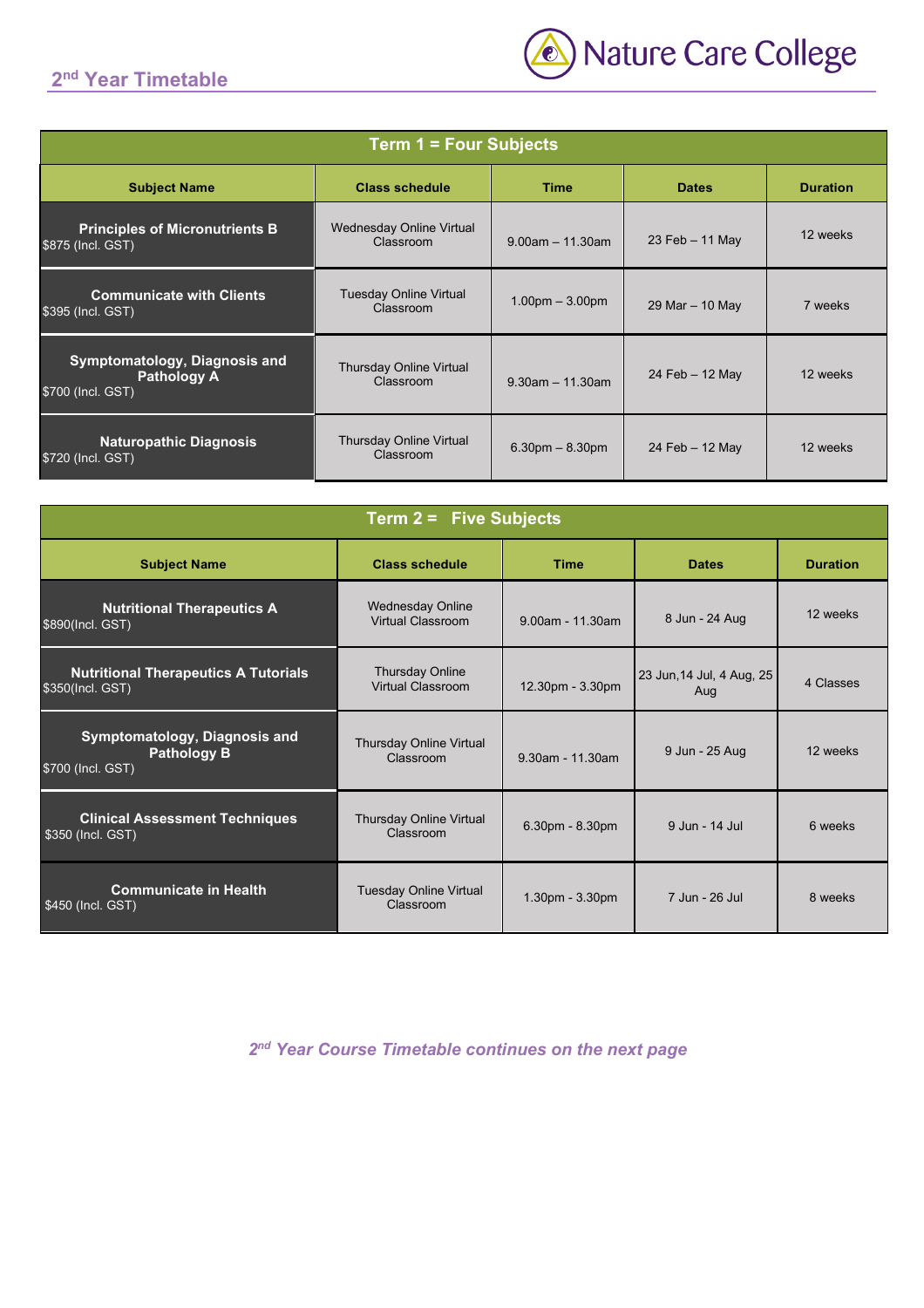

| <b>Term <math>3 =</math> Five Subjects</b>                               |                                                     |                   |                                  |                 |
|--------------------------------------------------------------------------|-----------------------------------------------------|-------------------|----------------------------------|-----------------|
| <b>Subject Name</b>                                                      | <b>Class schedule</b>                               | <b>Time</b>       | <b>Dates</b>                     | <b>Duration</b> |
| <b>Nutritional Therapeutics B</b><br>\$890(Incl. GST)                    | <b>Wednesday Online</b><br><b>Virtual Classroom</b> | 9.00am - 11.30am  | 14 Sep - 30 Nov                  | 12 weeks        |
| <b>Nutritional Therapeutics B Tutorials</b><br>\$350(Incl. GST)          | <b>Thursday Online</b><br><b>Virtual Classroom</b>  | 12.30pm - 3.30pm  | 29 Sep, 19 Oct, 9 Nov,<br>30 Nov | 4 Classes       |
| Symptomatology, Diagnosis and<br><b>Pathology C</b><br>\$700 (Incl. GST) | Thursday Online Virtual<br>Classroom                | 9.30am - 11.30am  | 15 Sep - 1 Dec                   | 12 weeks        |
| Pharmacology<br>\$710 (Incl. GST)                                        | <b>Tuesday Online Virtual</b><br>Classroom          | $1.00pm - 3.00pm$ | 13 Sep - 29 Nov                  | 12 weeks        |
| <b>Safe Practices</b><br>\$175 (Incl. GST)                               | Distance (Online)                                   | Distance (Online) | 12 Sep - 23 Oct                  | 6 weeks         |

# **3rd Year Timetable**

| Term 1 = One Subject + Clinical Practice                     |                                           |                   |                                           |                 |
|--------------------------------------------------------------|-------------------------------------------|-------------------|-------------------------------------------|-----------------|
| <b>Subject Name</b>                                          | <b>Class schedule</b>                     | Time              | <b>Dates</b>                              | <b>Duration</b> |
| <b>Clinical Practice 1A (Nutrition)</b><br>\$500 (Incl. GST) | <b>Friday Online Virtual</b><br>Classroom | $2.30pm - 4.30pm$ | 25 Feb - 22 April<br>(excluding April 15) | 8 weeks         |

| Term 2 = Two Subjects + Clinical Practice                    |                                            |                   |                 |                 |
|--------------------------------------------------------------|--------------------------------------------|-------------------|-----------------|-----------------|
| <b>Subject Name</b>                                          | <b>Class schedule</b>                      | <b>Time</b>       | <b>Dates</b>    | <b>Duration</b> |
| <b>Clinical Practice 1B (Nutrition)</b><br>\$500 (Incl. GST) | <b>Friday Online Virtual</b><br>Classroom  | $2.30pm - 4.30pm$ | 10 Jun - 29 Jul | 8 weeks         |
| <b>Develop Professional Expertise</b><br>\$695 (Incl. GST)   | <b>Tuesday Online</b><br>Virtual Classroom | $4.00pm - 6.00pm$ | 7 Jun - 23 Aug  | 12 weeks        |

| Term 3 = Two Subjects + Clinical Practice                                                  |                                              |                                          |                    |                 |
|--------------------------------------------------------------------------------------------|----------------------------------------------|------------------------------------------|--------------------|-----------------|
| <b>Subject Name</b>                                                                        | <b>Class schedule</b>                        | <b>Time</b>                              | <b>Dates</b>       | <b>Duration</b> |
|                                                                                            |                                              |                                          | $20$ Sep $-29$ Nov |                 |
| Tuesday Online Virtual<br><b>Evidence Based Practice</b><br>Classroom<br>\$595 (Incl. GST) | $4.00pm - 6.00pm$                            | (*29 Nov, 4.00pm -<br>5.00 <sub>pm</sub> | 11 weeks           |                 |
| <b>Building Your Successful Practice</b><br>\$635 (Incl. GST)                              | <b>Wednesday Online</b><br>Virtual Classroom | $9.30$ am - 11.30am                      | 14 Sep - 30 Nov    | 12 weeks        |